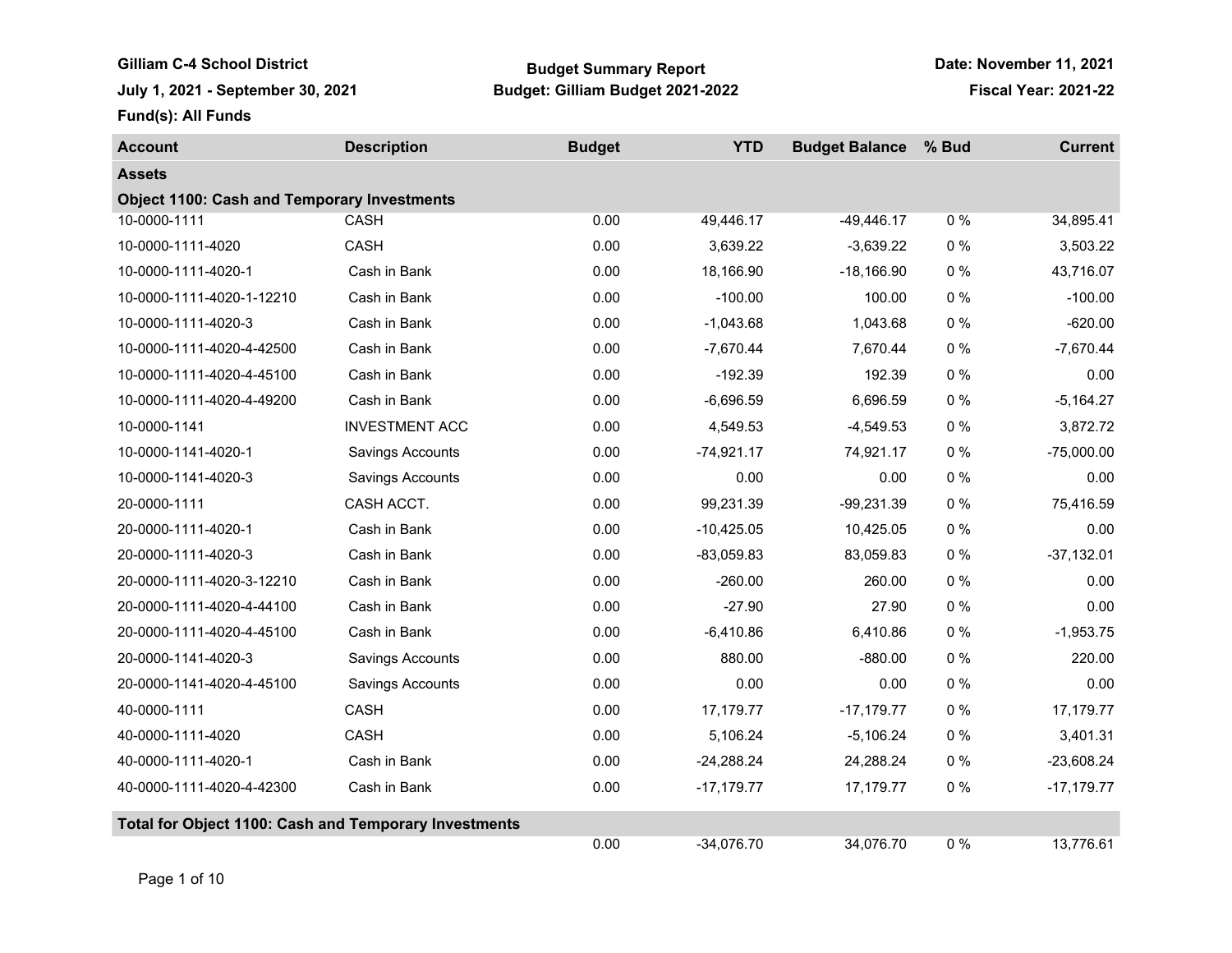| <b>Account</b>                       | <b>Description</b>        | <b>Budget</b> | <b>YTD</b>   | <b>Budget Balance</b> | % Bud | <b>Current</b> |
|--------------------------------------|---------------------------|---------------|--------------|-----------------------|-------|----------------|
| <b>Total for Assets</b>              |                           |               |              |                       |       |                |
|                                      |                           | 0.00          | $-34,076.70$ | 34,076.70             | $0\%$ | 13,776.61      |
| <b>Liabilities</b>                   |                           |               |              |                       |       |                |
| <b>Object 2100: Current Payables</b> |                           |               |              |                       |       |                |
| 10-0000-2151-4020-1                  | <b>Federal Income Tax</b> | 0.00          | 0.00         | 0.00                  | 0%    | 0.00           |
| 10-0000-2152-4020-1                  | Old Age, Survivors        | 0.00          | 0.00         | 0.00                  | $0\%$ | 0.00           |
| 10-0000-2153-4020-1                  | <b>Medicare Tax</b>       | 0.00          | 0.00         | 0.00                  | $0\%$ | 0.00           |
| 10-0000-2153-4020-3                  | <b>Medicare Tax</b>       | 0.00          | 0.00         | 0.00                  | $0\%$ | 0.00           |
| 10-0000-2153-4020-4-45100            | Medicare Tax              | 0.00          | 0.00         | 0.00                  | $0\%$ | 0.00           |
| 10-0000-2155-4020-1                  | Missouri Income Ta        | 0.00          | 0.00         | 0.00                  | $0\%$ | 0.00           |
| 10-0000-2156-4020-1                  | Group Health and Li       | 0.00          | 0.00         | 0.00                  | $0\%$ | 0.00           |
| 10-0000-2158-4020-1                  | <b>Teacher Retirement</b> | 0.00          | 0.00         | 0.00                  | $0\%$ | 0.00           |
| 10-0000-2159-4020-1                  | Non-Teacher Retire        | 0.00          | 0.00         | 0.00                  | $0\%$ | 0.00           |
| 10-0000-2159-4020-4-45100            | Non-Teacher Retire        | 0.00          | 0.00         | 0.00                  | $0\%$ | 0.00           |
| 10-0000-2171-4020-1                  | <b>Accrued Wages Pay</b>  | 0.00          | 0.00         | 0.00                  | $0\%$ | 0.00           |
| 10-0000-2171-4020-3                  | <b>Accrued Wages Pay</b>  | 0.00          | 0.00         | 0.00                  | $0\%$ | 0.00           |
| 10-0000-637100-4020-1                | Dues and Members          | 0.00          | 0.00         | 0.00                  | $0\%$ | 0.00           |
| 20-0000-2151-4020-1                  | <b>Federal Income Tax</b> | 0.00          | 0.00         | 0.00                  | $0\%$ | 0.00           |
| 20-0000-2151-4020-3                  | <b>Federal Income Tax</b> | 0.00          | 0.00         | 0.00                  | $0\%$ | 0.00           |
| 20-0000-2151-4020-4-45100            | <b>Federal Income Tax</b> | 0.00          | 0.00         | 0.00                  | $0\%$ | 0.00           |
| 20-0000-2152-4020-3                  | Old Age, Survivors        | 0.00          | 0.00         | 0.00                  | 0%    | 0.00           |
| 20-0000-2153                         | <b>Medicare Tax</b>       | 0.00          | 0.00         | 0.00                  | $0\%$ | 0.00           |
| 20-0000-2153-4020-1                  | <b>Medicare Tax</b>       | 0.00          | 0.00         | 0.00                  | $0\%$ | 0.00           |
| 20-0000-2153-4020-3                  | <b>Medicare Tax</b>       | 0.00          | 0.00         | 0.00                  | $0\%$ | 0.00           |
| 20-0000-2153-4020-4-44100            | <b>Medicare Tax</b>       | 0.00          | 0.00         | 0.00                  | $0\%$ | 0.00           |
| 20-0000-2153-4020-4-45100            | <b>Medicare Tax</b>       | 0.00          | 0.00         | 0.00                  | $0\%$ | 0.00           |
| 20-0000-2155-4020-1                  | Missouri Income Ta        | 0.00          | 0.00         | 0.00                  | $0\%$ | 0.00           |
| 20-0000-2155-4020-3                  | Missouri Income Ta        | 0.00          | 0.00         | 0.00                  | $0\%$ | 0.00           |
| 20-0000-2155-4020-4-45100            | Missouri Income Ta        | 0.00          | 0.00         | 0.00                  | $0\%$ | 0.00           |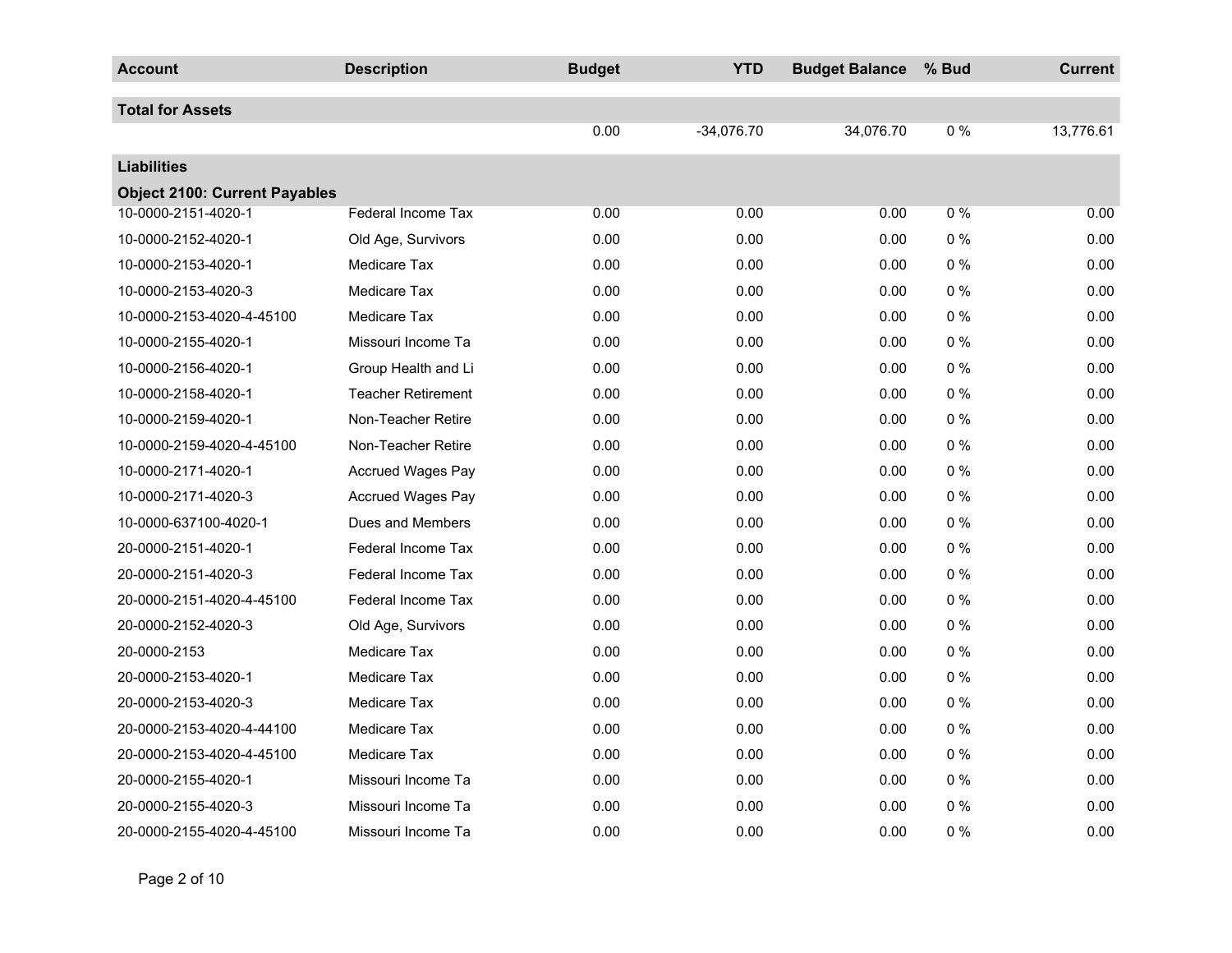| <b>Account</b>                                     | <b>Description</b>         | <b>Budget</b> | <b>YTD</b> | <b>Budget Balance</b> | % Bud | <b>Current</b> |
|----------------------------------------------------|----------------------------|---------------|------------|-----------------------|-------|----------------|
| 20-0000-2156-4020-3                                | Group Health and Li        | 0.00          | 0.00       | 0.00                  | $0\%$ | 0.00           |
| 20-0000-2158                                       | <b>Teacher Retirement</b>  | 0.00          | 0.00       | 0.00                  | $0\%$ | 0.00           |
| 20-0000-2158-4020-3                                | <b>Teacher Retirement</b>  | 0.00          | 0.00       | 0.00                  | $0\%$ | 0.00           |
| 20-0000-2158-4020-4-44100                          | <b>Teacher Retirement</b>  | 0.00          | 0.00       | 0.00                  | $0\%$ | 0.00           |
| 20-0000-2158-4020-4-45100                          | <b>Teacher Retirement</b>  | 0.00          | 0.00       | 0.00                  | $0\%$ | 0.00           |
| 20-0000-2159-4020-1                                | Non-Teacher Retire         | 0.00          | 0.00       | 0.00                  | $0\%$ | 0.00           |
| 20-0000-2159-4020-3                                | Non-Teacher Retire         | 0.00          | 0.00       | 0.00                  | $0\%$ | 0.00           |
| 20-0000-2171                                       | <b>Accrued Wages Pay</b>   | 0.00          | 0.00       | 0.00                  | $0\%$ | 0.00           |
| 20-0000-2171-4020-1                                | <b>Accrued Wages Pay</b>   | 0.00          | 0.00       | 0.00                  | $0\%$ | 0.00           |
| 20-0000-2171-4020-3                                | <b>Accrued Wages Pay</b>   | 0.00          | 0.00       | 0.00                  | $0\%$ | 0.00           |
| 20-0000-2171-4020-4-45100                          | <b>Accrued Wages Pay</b>   | 0.00          | 0.00       | 0.00                  | $0\%$ | 0.00           |
| 20-0000-637100-4020-3                              | Dues and Members           | 0.00          | 0.00       | 0.00                  | $0\%$ | 0.00           |
| 20-0000-637100-4020-4-45100                        | Dues and Members           | 0.00          | 0.00       | 0.00                  | $0\%$ | 0.00           |
| <b>Total for Object 2100: Current Payables</b>     |                            |               |            |                       |       |                |
|                                                    |                            | 0.00          | 0.00       | 0.00                  | $0\%$ | 0.00           |
| <b>Total for Liabilities</b>                       |                            |               |            |                       |       |                |
|                                                    |                            | 0.00          | 0.00       | 0.00                  | 0%    | 0.00           |
| <b>Revenues</b>                                    |                            |               |            |                       |       |                |
| <b>Object 5100: Revenues from Local Sources</b>    |                            |               |            |                       |       |                |
| 10-0000-5112                                       | DELINQUENT TAXE            | 0.00          | 2,943.27   | $-2,943.27$           | 0%    | 2,456.54       |
| 10-0000-5113                                       | PROP C SALES               | 0.00          | 11,753.51  | $-11,753.51$          | $0\%$ | 9,060.62       |
| 10-0000-5115                                       | M & M SURTAX               | 0.00          | 29.50      | $-29.50$              | $0\%$ | 29.45          |
| 10-0000-5141                                       | <b>INTEREST EARNED</b>     | 0.00          | 406.03     | $-406.03$             | $0\%$ | 305.61         |
| 10-0000-5192                                       | <b>Gifts and Donations</b> | 0.00          | 1,210.00   | $-1,210.00$           | $0\%$ | 1,110.00       |
| 20-0000-5113                                       | PROP C SALES               | 0.00          | 11,753.52  | $-11,753.52$          | $0\%$ | 9,060.62       |
| Total for Object 5100: Revenues from Local Sources |                            |               |            |                       |       |                |
|                                                    |                            | 0.00          | 28,095.83  | $-28,095.83$          | $0\%$ | 22,022.84      |
| <b>Object 5300: Revenue From State Sources</b>     |                            |               |            |                       |       |                |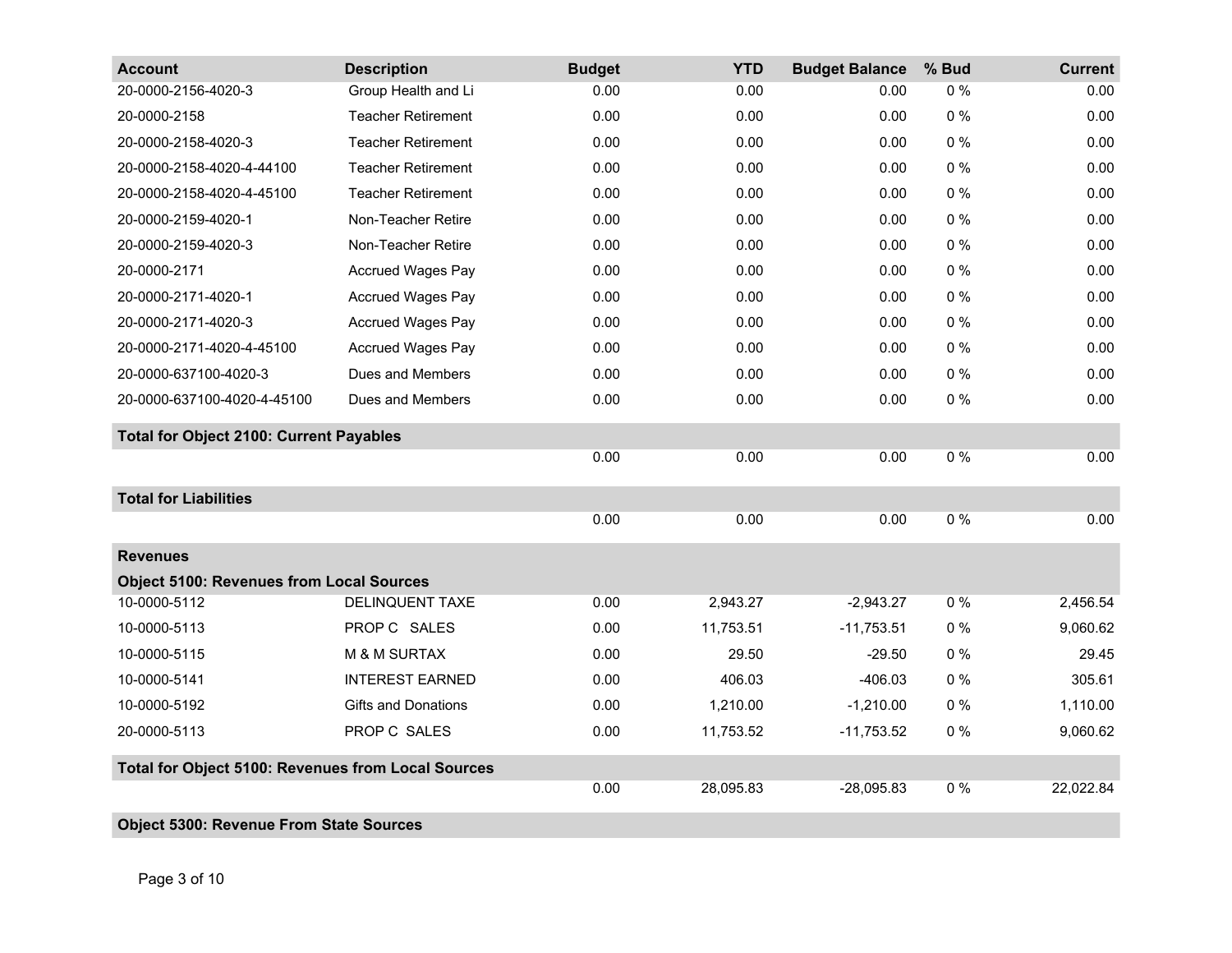| <b>Account</b>                                      | <b>Description</b>         | <b>Budget</b> | <b>YTD</b> | <b>Budget Balance</b> | % Bud | <b>Current</b> |
|-----------------------------------------------------|----------------------------|---------------|------------|-----------------------|-------|----------------|
| 10-0000-5311                                        | <b>BASIC</b>               | 0.00          | 9,578.40   | $-9,578.40$           | $0\%$ | 7,184.30       |
| 10-0000-5312                                        | <b>TRANSPORTATION</b>      | 0.00          | 507.00     | $-507.00$             | $0\%$ | 380.00         |
| 10-0000-5325                                        | SMALL SCHOOLS              | 0.00          | 11,411.60  | $-11,411.60$          | $0\%$ | 4,755.60       |
| 20-0000-5311                                        | <b>BASIC</b>               | 0.00          | 86,205.60  | $-86,205.60$          | $0\%$ | 64,658.70      |
| 20-0000-5319                                        | <b>BASIC</b>               | 0.00          | 1,697.27   | $-1,697.27$           | $0\%$ | 1,697.27       |
| 20-0000-5324                                        | PARENT AS                  | 0.00          | 50.00      | $-50.00$              | $0\%$ | 0.00           |
| 40-0000-5319-4020                                   | <b>Classroom Trust Fun</b> | 0.00          | 5,106.24   | $-5,106.24$           | $0\%$ | 3,401.31       |
| Total for Object 5300: Revenue From State Sources   |                            |               |            |                       |       |                |
|                                                     |                            | 0.00          | 114,556.11 | $-114,556.11$         | $0\%$ | 82,077.18      |
| <b>Object 5400: Revenue From Federal Sources</b>    |                            |               |            |                       |       |                |
| 10-0000-5424                                        | <b>CARES EMERGEN</b>       | 0.00          | 2,352.87   | $-2,352.87$           | $0\%$ | 2,352.87       |
| 10-0000-5425                                        | <b>CARES Student Con</b>   | 0.00          | 6,630.84   | $-6,630.84$           | $0\%$ | 6,630.84       |
| 10-0000-5444-4020                                   | Food and Nutrition S       | 0.00          | 3,389.00   | $-3,389.00$           | $0\%$ | 3,389.00       |
| 10-0000-5445                                        | <b>FOOD SERVICE</b>        | 0.00          | 1,838.53   | $-1,838.53$           | $0\%$ | 0.00           |
| 10-0000-5446                                        | FOOD SERV.                 | 0.00          | 831.85     | $-831.85$             | $0\%$ | 0.00           |
| 10-0000-5449-4020                                   | Food and Nutrition S       | 0.00          | 250.22     | $-250.22$             | $0\%$ | 114.22         |
| 10-0000-5451                                        | TITLE I, ESEA              | 0.00          | 2,190.29   | $-2,190.29$           | $0\%$ | 2,190.29       |
| 10-0000-5461                                        | TITLE IV-A                 | 0.00          | 1,705.72   | $-1,705.72$           | $0\%$ | 1,705.72       |
| 10-0000-5465                                        | TITLE II. A                | 0.00          | 606.29     | $-606.29$             | $0\%$ | 606.29         |
| 40-0000-5423                                        | <b>CRRSA ESSER II</b>      | 0.00          | 17,179.77  | $-17,179.77$          | $0\%$ | 17,179.77      |
| Total for Object 5400: Revenue From Federal Sources |                            |               |            |                       |       |                |
|                                                     |                            | 0.00          | 36,975.38  | $-36,975.38$          | $0\%$ | 34,169.00      |
| <b>Total for Revenues</b>                           |                            |               |            |                       |       |                |
|                                                     |                            | 0.00          | 179,627.32 | -179,627.32           | $0\%$ | 138,269.02     |
| <b>Expenditures</b>                                 |                            |               |            |                       |       |                |
| <b>Object 6100: Salaries</b>                        |                            |               |            |                       |       |                |
| 10-1111-6151-4020-1                                 | EL CLASSIFIED              | 0.00          | 1,704.99   | $-1,704.99$           | $0\%$ | 568.33         |
| 10-2411-6151-4020-1                                 | <b>BL CLASSIFIED</b>       | 0.00          | 14,062.50  | $-14,062.50$          | $0\%$ | 8,200.00       |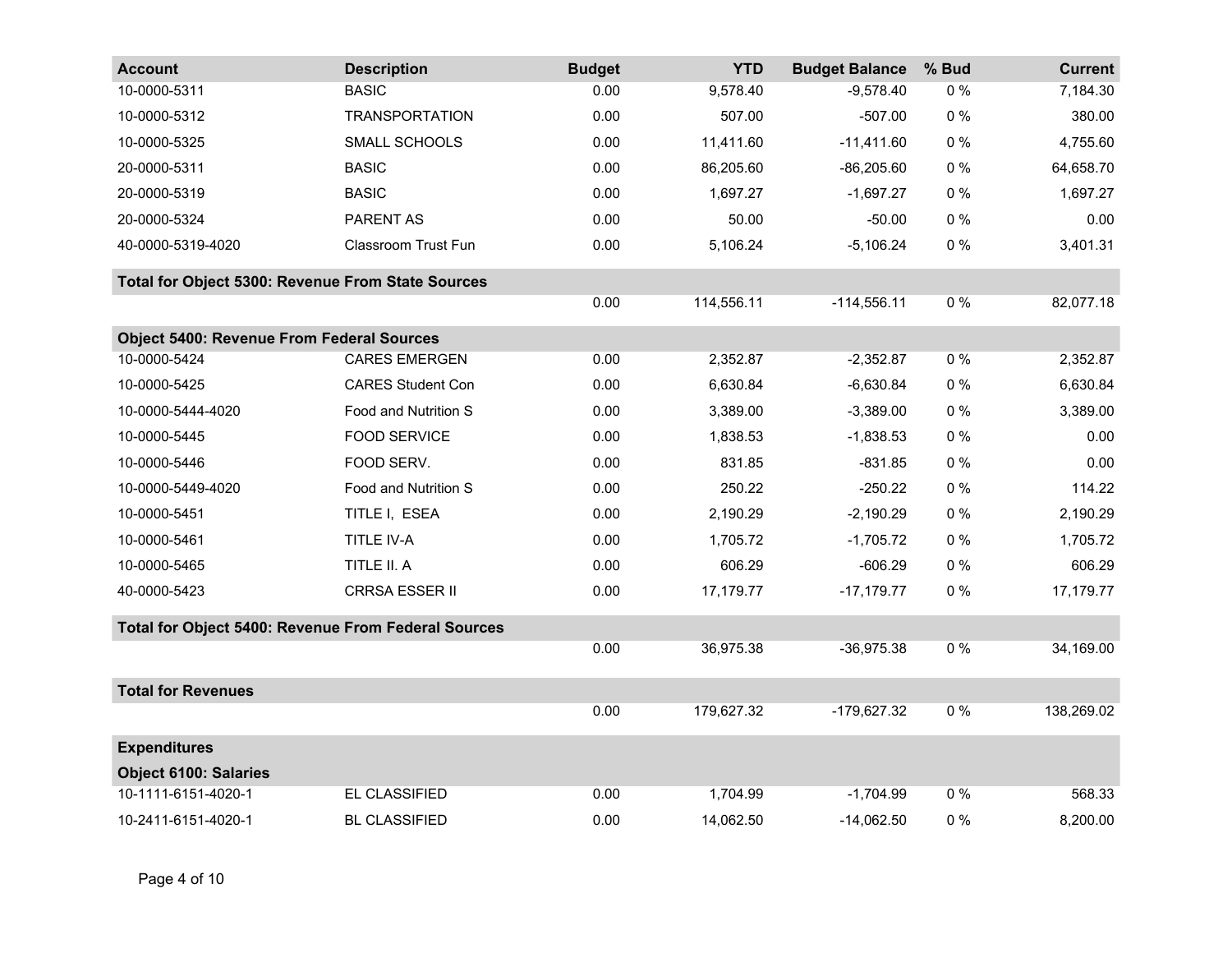| <b>Account</b>                         | <b>Description</b>            | <b>Budget</b> | <b>YTD</b> | <b>Budget Balance</b> | % Bud | <b>Current</b> |
|----------------------------------------|-------------------------------|---------------|------------|-----------------------|-------|----------------|
| 10-2541-6151-4020-1                    | OM Classified Salary          | 0.00          | 3,000.00   | $-3,000.00$           | $0\%$ | 1,000.00       |
| 10-2561-6121-4020-1                    | <b>FD Substitutes</b>         | 0.00          | 60.00      | $-60.00$              | $0\%$ | 0.00           |
| 10-2561-6151-4020-1                    | <b>FD CLASSIFIED</b>          | 0.00          | 4,500.00   | $-4,500.00$           | $0\%$ | 1,500.00       |
| 10-3912-6111-4020-4-45100              | <b>CD PARENT</b>              | 0.00          | 104.00     | $-104.00$             | $0\%$ | 0.00           |
| 20-1111-6111-4020-3                    | EL CERTIFIED                  | 0.00          | 31,068.50  | $-31,068.50$          | $0\%$ | 10,215.75      |
| 20-1111-6121-4020-3                    | EL SUBSTITUTES                | 0.00          | 950.00     | $-950.00$             | $0\%$ | 95.00          |
| 20-1111-6121-4020-3-45100              | Elementary; Substitu          | 0.00          | 427.50     | $-427.50$             | $0\%$ | 0.00           |
| 20-1223-6111-4020-4-44100              | <b>SE EARLY</b>               | 0.00          | 175.00     | $-175.00$             | $0\%$ | 0.00           |
| 20-1251-6111-4020-4-45100              | <b>CD CERTIFIED</b>           | 0.00          | 5,055.00   | $-5,055.00$           | $0\%$ | 1,685.00       |
| 20-2221-6121-4020-3                    | LB SUBSTITUTES                | 0.00          | 1,725.00   | $-1,725.00$           | $0\%$ | 575.00         |
| 20-2411-6111-4020-3                    | <b>BL CERTIFIED</b>           | 0.00          | 28,375.00  | $-28,375.00$          | $0\%$ | 17,025.00      |
| 20-3511-6111-4020-3                    | <b>PAT Certified Educat</b>   | 0.00          | 50.00      | $-50.00$              | $0\%$ | 0.00           |
| 20-3912-6111-4020-4-45100              | <b>CD PARENT</b>              | 0.00          | 150.00     | $-150.00$             | $0\%$ | 0.00           |
| <b>Total for Object 6100: Salaries</b> |                               |               |            |                       |       |                |
|                                        |                               | 0.00          | 91,407.49  | $-91,407.49$          | $0\%$ | 40,864.08      |
| <b>Object 6200: Employee Benefits</b>  |                               |               |            |                       |       |                |
| 10-1111-6221-4020-1                    | <b>EL RETIREMENT</b>          | 0.00          | 116.97     | $-116.97$             | $0\%$ | 38.99          |
| 10-1111-6231-4020-1                    | <b>EL FICA</b>                | 0.00          | 105.72     | $-105.72$             | $0\%$ | 35.24          |
| 10-1111-6232-4020-1                    | EL MEDICARE                   | 0.00          | 24.72      | $-24.72$              | $0\%$ | 8.24           |
| 10-1411-6211-4020-1                    | <b>Student Activities; Te</b> | 0.00          | 212.66     | $-212.66$             | $0\%$ | 0.00           |
| 10-1411-6233-4020-1                    | <b>Student Activities</b>     | 0.00          | 21.27      | $-21.27$              | $0\%$ | 0.00           |
| 10-2411-6221-4020-1                    | <b>BL RETIREMENT</b>          | 0.00          | 1,131.04   | $-1,131.04$           | $0\%$ | 662.33         |
| 10-2411-6231-4020-1                    | <b>BL FICA</b>                | 0.00          | 871.88     | $-871.88$             | $0\%$ | 508.40         |
| 10-2411-6232-4020-1                    | <b>BL MEDICARE</b>            | 0.00          | 203.91     | $-203.91$             | $0\%$ | 118.90         |
| 10-2411-6241-4020-1                    | <b>BL EMPLOYEE</b>            | 0.00          | 2,755.50   | $-2,755.50$           | $0\%$ | 1,653.30       |
| 10-2541-6221-4020-1                    | OM Retirement                 | 0.00          | 205.80     | $-205.80$             | $0\%$ | 68.60          |
| 10-2541-6231-4020-1                    | OM FICA                       | 0.00          | 185.67     | $-185.67$             | $0\%$ | 61.89          |
| 10-2541-6232-4020-1                    | OM MEDICARE                   | 0.00          | 43.42      | $-43.42$              | $0\%$ | 14.47          |
| 10-2541-6241-4020-1                    | OM FTJ LI                     | 0.00          | 3.30       | $-3.30$               | $0\%$ | 1.10           |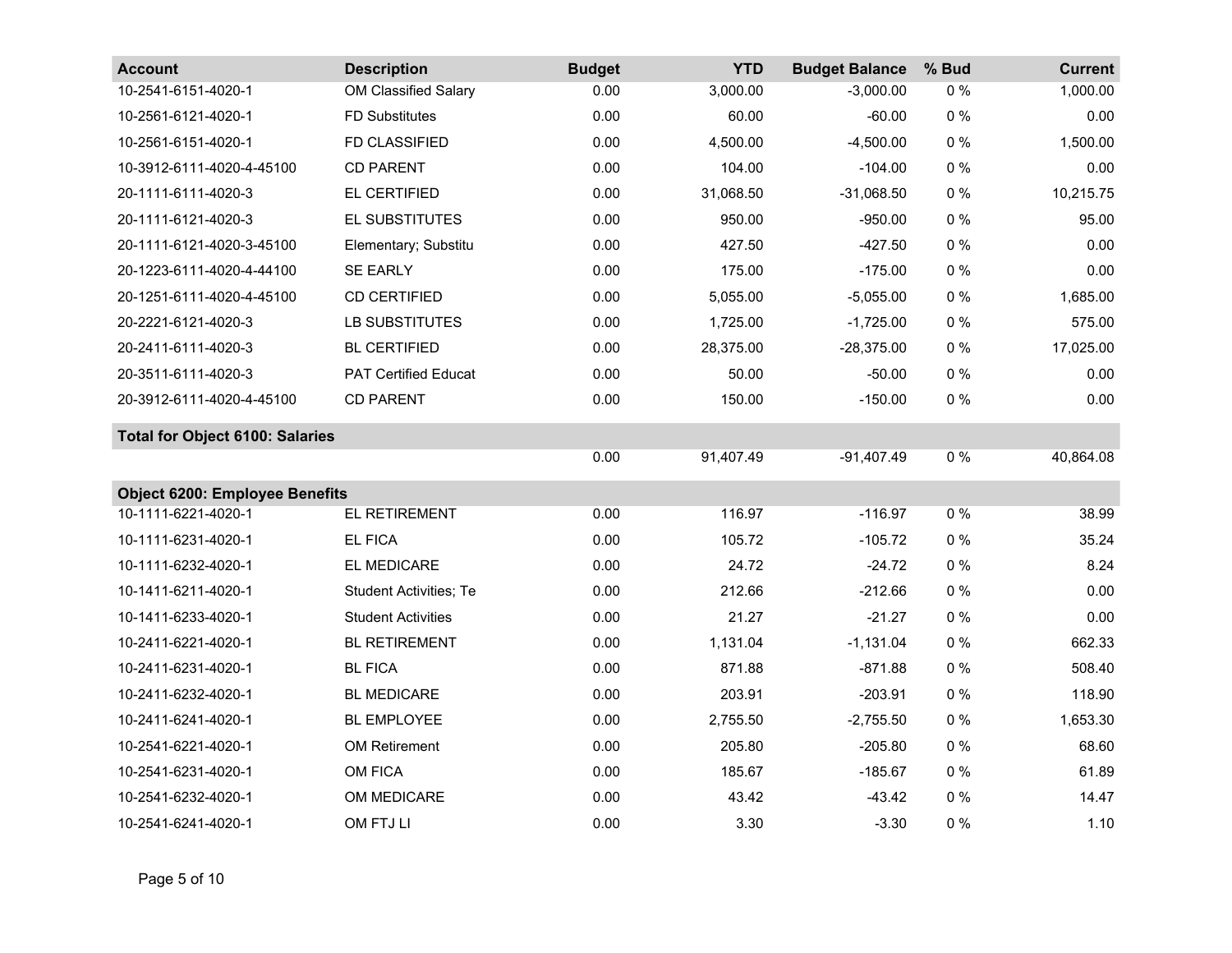| <b>Account</b>                                  | <b>Description</b>          | <b>Budget</b> | <b>YTD</b> | <b>Budget Balance</b> | % Bud | <b>Current</b> |
|-------------------------------------------------|-----------------------------|---------------|------------|-----------------------|-------|----------------|
| 10-2561-6221-4020-1                             | FD RETIREMENT               | 0.00          | 308.70     | $-308.70$             | $0\%$ | 102.90         |
| 10-2561-6231-4020-1                             | <b>FD FICA</b>              | 0.00          | 282.23     | $-282.23$             | $0\%$ | 92.83          |
| 10-2561-6232-4020-1                             | FD MEDICARE                 | 0.00          | 66.00      | $-66.00$              | $0\%$ | 21.71          |
| 10-3912-6221-4020-4-45100                       | <b>Parental Involvement</b> | 0.00          | 2.06       | $-2.06$               | $0\%$ | 0.00           |
| 10-3912-6231-4020-4-45100                       | <b>Parental Involvement</b> | 0.00          | 1.86       | $-1.86$               | $0\%$ | 0.00           |
| 10-3912-6232-4020-4-45100                       | Parental Involvement        | 0.00          | 0.43       | $-0.43$               | $0\%$ | 0.00           |
| 20-1111-6211-4020-3                             | EL RETIREMENT               | 0.00          | 5,082.10   | $-5,082.10$           | $0\%$ | 1,664.49       |
| 20-1111-6211-4020-3-45100                       | Elementary; Teacher         | 0.00          | 61.98      | $-61.98$              | $0\%$ | 0.00           |
| 20-1111-6221-4020-3                             | Elementary; Non-Te          | 0.00          | 13.03      | $-13.03$              | $0\%$ | 0.00           |
| 20-1111-6231-4020-3                             | <b>EL FICA</b>              | 0.00          | 178.68     | $-178.68$             | $0\%$ | 49.75          |
| 20-1111-6232-4020-3                             | EL MEDICARE TEA             | 0.00          | 44.57      | $-44.57$              | $0\%$ | 11.64          |
| 20-1111-6233-4020-3                             | EL MEDICARE TEA             | 0.00          | 412.98     | $-412.98$             | $0\%$ | 135.61         |
| 20-1111-6233-4020-3-45100                       | Elementary                  | 0.00          | 6.20       | $-6.20$               | $0\%$ | 0.00           |
| 20-1111-6241-4020-3                             | EL EMPLOYEE                 | 0.00          | 5,733.20   | $-5,733.20$           | $0\%$ | 1,984.40       |
| 20-1223-6211-4020-4-44100                       | <b>SE EARLY</b>             | 0.00          | 25.38      | $-25.38$              | $0\%$ | 0.00           |
| 20-1223-6233-4020-4-44100                       | <b>SE MEDICARE</b>          | 0.00          | 2.52       | $-2.52$               | $0\%$ | 0.00           |
| 20-1251-6211-4020-4-45100                       | <b>CD RETIREMENT</b>        | 0.00          | 732.98     | $-732.98$             | $0\%$ | 244.32         |
| 20-1251-6233-4020-4-45100                       | CD Medicare Title 1         | 0.00          | 73.29      | $-73.29$              | $0\%$ | 24.43          |
| 20-2221-6231-4020-3                             | <b>LB FICA</b>              | 0.00          | 106.95     | $-106.95$             | $0\%$ | 35.65          |
| 20-2221-6232-4020-3                             | <b>LB MEDICARE</b>          | 0.00          | 25.02      | $-25.02$              | $0\%$ | 8.34           |
| 20-2411-6211-4020-3                             | <b>BL RETIREMENT</b>        | 0.00          | 4,619.70   | $-4,619.70$           | $0\%$ | 2,771.82       |
| 20-2411-6232-4020-3                             | <b>BL MEDICARE</b>          | 0.00          | 406.64     | $-406.64$             | $0\%$ | 245.26         |
| 20-2411-6241-4020-3                             | <b>BL EMPLOYEE</b>          | 0.00          | 3,490.50   | $-3,490.50$           | $0\%$ | 2,094.30       |
| 20-3511-6211-4020-3                             | Early Childhood Pro         | 0.00          | 7.25       | $-7.25$               | $0\%$ | 0.00           |
| 20-3511-6232-4020-3                             | Early Childhood Pro         | 0.00          | 0.71       | $-0.71$               | $0\%$ | 0.00           |
| 20-3912-6211-4020-4-45100                       | <b>Parental Involvement</b> | 0.00          | 21.75      | $-21.75$              | $0\%$ | 0.00           |
| 20-3912-6232-4020-4-45100                       | <b>Parental Involvement</b> | 0.00          | 0.43       | $-0.43$               | $0\%$ | 0.00           |
| 20-3912-6233-4020-4-45100                       | Parental Involvement        | 0.00          | 1.73       | $-1.73$               | $0\%$ | 0.00           |
| <b>Total for Object 6200: Employee Benefits</b> |                             |               |            |                       |       |                |
|                                                 |                             | 0.00          | 27,590.73  | $-27,590.73$          | $0\%$ | 12,658.91      |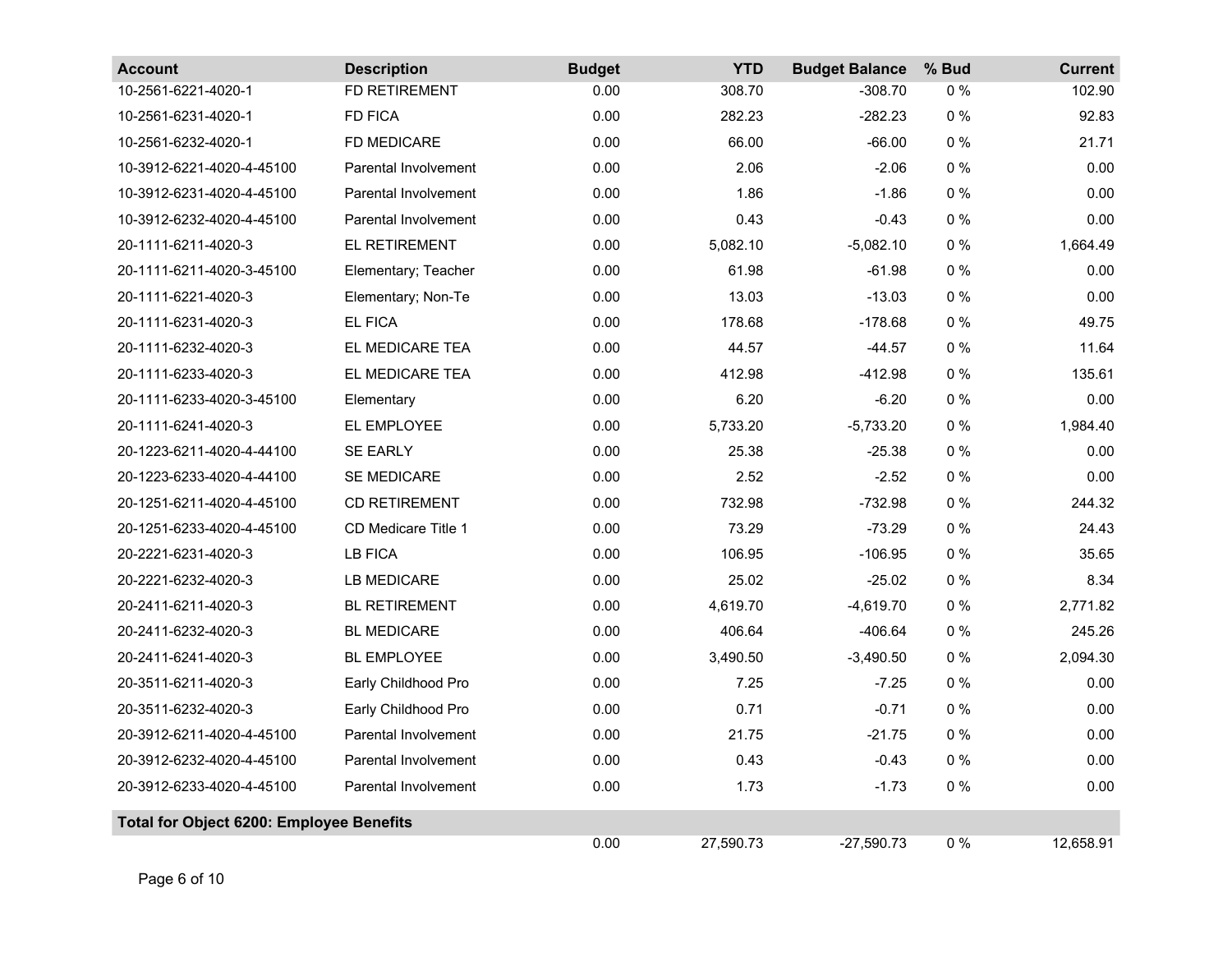| <b>Account</b>                         | <b>Description</b>        | <b>Budget</b> | <b>YTD</b> | <b>Budget Balance</b> | % Bud | <b>Current</b> |
|----------------------------------------|---------------------------|---------------|------------|-----------------------|-------|----------------|
| <b>Object 6300: Purchased Services</b> |                           |               |            |                       |       |                |
| 10-1111-6313-4020-1                    | EL CONTRACTED             | 0.00          | 41.75      | $-41.75$              | 0%    | 41.75          |
| 10-1111-6333-4020-1                    | <b>EL RENTALS</b>         | 0.00          | 827.07     | $-827.07$             | $0\%$ | 493.14         |
| 10-1111-6341-4020-1                    | <b>EL</b>                 | 0.00          | 2,749.91   | $-2,749.91$           | $0\%$ | 2,749.91       |
| 10-1221-637122-4020-1-12210            | <b>SE</b>                 | 0.00          | 100.00     | $-100.00$             | $0\%$ | 100.00         |
| 10-2121-6316-4020-1                    | <b>GU Date Processing</b> | 0.00          | 46.80      | $-46.80$              | $0\%$ | 46.80          |
| 10-2214-6313-4020-3                    | PD CONTRACTED             | 0.00          | 375.00     | $-375.00$             | $0\%$ | 375.00         |
| 10-2214-6343-4020-3                    | <b>PD TRAVEL</b>          | 0.00          | 363.68     | $-363.68$             | $0\%$ | 0.00           |
| 10-2214-6371-4020-3                    | PD                        | 0.00          | 200.00     | $-200.00$             | $0\%$ | 200.00         |
| 10-2221-6311-4020-1                    | LB CONTRACTED             | 0.00          | 756.72     | $-756.72$             | $0\%$ | 756.72         |
| 10-2221-6371-4020-1                    | <b>LB SUPSCRIPTION</b>    | 0.00          | 124.00     | $-124.00$             | $0\%$ | 124.00         |
| 10-2225-6312-4020-4-49200              | TE CONTRACTED             | 0.00          | 6,165.87   | $-6,165.87$           | $0\%$ | 4,633.55       |
| 10-2311-6317-4020-1                    | <b>BE Legal Services</b>  | 0.00          | 189.00     | $-189.00$             | $0\%$ | 0.00           |
| 10-2311-6362-4020-1                    | <b>BE ADVERTISING</b>     | 0.00          | 1,171.80   | $-1,171.80$           | $0\%$ | 670.60         |
| 10-2311-6371-4020-1                    | <b>BE</b>                 | 0.00          | 400.00     | $-400.00$             | $0\%$ | 400.00         |
| 10-2321-6313-4020-1                    | EA CONTRACTED             | 0.00          | 349.00     | $-349.00$             | $0\%$ | 349.00         |
| 10-2321-6333-4020-1                    | <b>EA RENTAL</b>          | 0.00          | 119.00     | $-119.00$             | $0\%$ | 119.00         |
| 10-2321-6371-4020-1                    | EA                        | 0.00          | 495.70     | $-495.70$             | $0\%$ | 495.70         |
| 10-2411-6398-4020-1                    | <b>BL FINES/FEES</b>      | 0.00          | 23.96      | $-23.96$              | $0\%$ | 19.97          |
| 10-2541-6313-4020-1                    | OM CONTRACTED             | 0.00          | 1,813.67   | $-1,813.67$           | $0\%$ | 1,268.67       |
| 10-2541-6335-4020-1                    | OM WATER/SEWE             | 0.00          | 405.83     | $-405.83$             | $0\%$ | 250.08         |
| 10-2541-6336-4020-1                    | <b>OM TRASH</b>           | 0.00          | 325.00     | $-325.00$             | $0\%$ | 195.00         |
| 10-2541-6343-4020-1                    | OM Travel                 | 0.00          | 38.00      | $-38.00$              | $0\%$ | 38.00          |
| 10-2541-6361-4020-1                    | <b>OM Communication</b>   | 0.00          | 1,957.91   | $-1,957.91$           | $0\%$ | 1,464.69       |
| 10-2551-6341-4020-1                    | PT CONTRACTED             | 0.00          | 1,675.00   | $-1,675.00$           | $0\%$ | 0.00           |
| 10-2561-6343-4020-1                    | FD TRAVEL                 | 0.00          | 103.50     | $-103.50$             | $0\%$ | 103.50         |
| 10-3511-6371-4020-3                    | PAT                       | 0.00          | 45.00      | $-45.00$              | $0\%$ | 45.00          |
| 20-1911-6311-4020-1                    | TU OTHER DISTRIC          | 0.00          | 10,235.05  | $-10,235.05$          | $0\%$ | 0.00           |
| 20-2152-6311-4020-3                    | <b>SP Contracted</b>      | 0.00          | 260.00     | $-260.00$             | $0\%$ | 0.00           |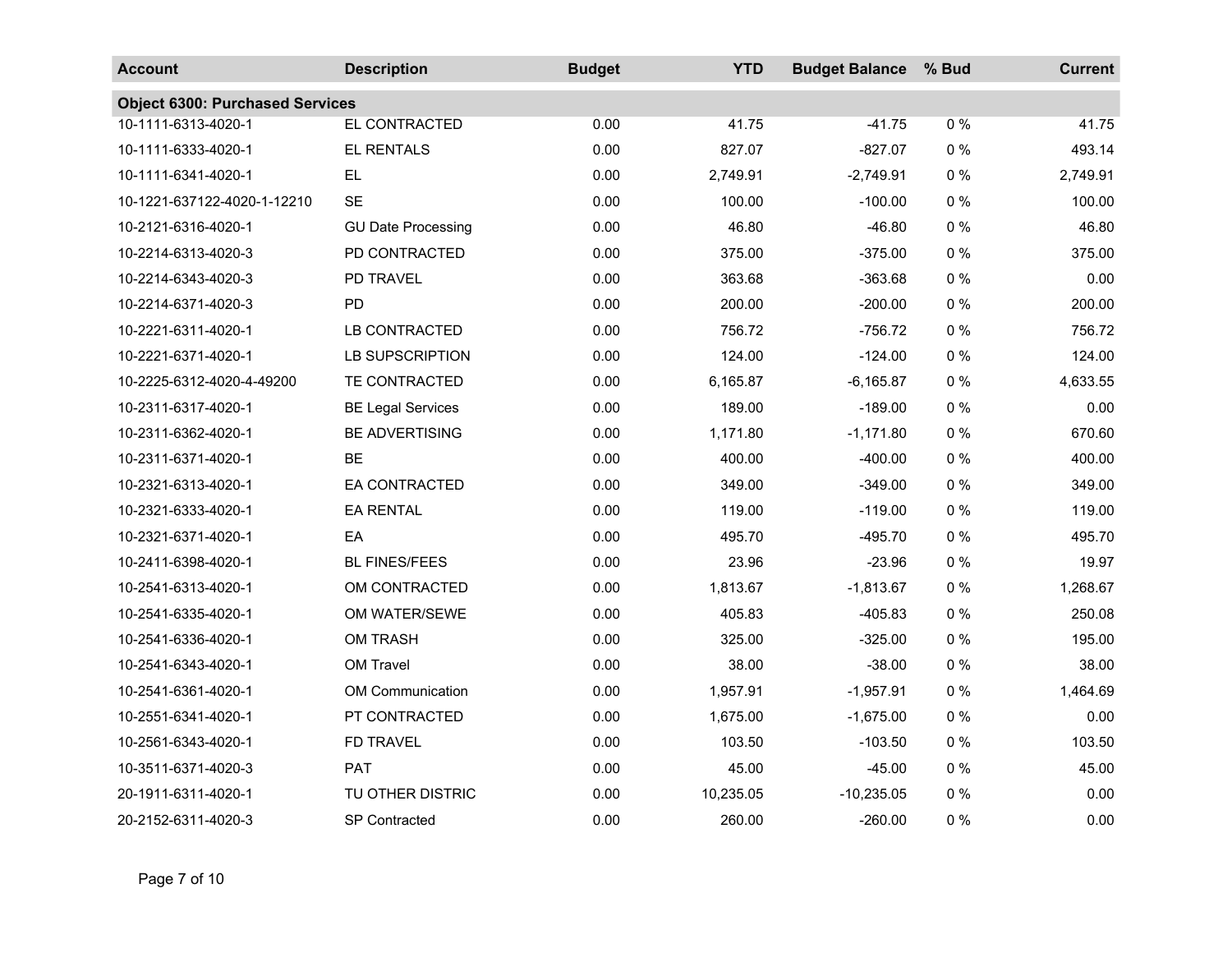| <b>Account</b>                                       | <b>Description</b>         | <b>Budget</b> | <b>YTD</b> | <b>Budget Balance</b> | % Bud  | <b>Current</b> |
|------------------------------------------------------|----------------------------|---------------|------------|-----------------------|--------|----------------|
| 20-2152-6311-4020-3-12210                            | SP CONTRACTED              | 0.00          | 260.00     | $-260.00$             | $0\%$  | 0.00           |
| 10-1371-6312-4020                                    | <b>Technology and Engi</b> | 528.15        | 0.00       | 528.15                | $0\%$  | 0.00           |
| 10-2214-6311-4020                                    | <b>Professional Develo</b> | 375.00        | 0.00       | 375.00                | $0\%$  | 0.00           |
| 10-2551-6341-4020                                    | <b>Contracted Transpor</b> | 780.00        | 0.00       | 780.00                | $0\%$  | 0.00           |
| 20-1911-6311-4020                                    | Tuition to Other Distr     | 6,550.00      | 0.00       | 6,550.00              | $0\%$  | 0.00           |
| <b>Total for Object 6300: Purchased Services</b>     |                            |               |            |                       |        |                |
|                                                      |                            | 8,233.15      | 31,618.22  | $-23,385.07$          | 384 %  | 14,940.08      |
| <b>Object 6400: Supplies and Materials</b>           |                            |               |            |                       |        |                |
| 10-1111-6411-4020-1                                  | <b>EL General Supplies</b> | 0.00          | 853.79     | $-853.79$             | $0\%$  | 586.42         |
| 10-1111-6412-4020-1                                  | EL GENERAL                 | 0.00          | 118.00     | $-118.00$             | $0\%$  | 118.00         |
| 10-1111-6412-4020-4-49200                            | EL GEN INSTRU SU           | 0.00          | 530.72     | $-530.72$             | $0\%$  | 530.72         |
| 10-1411-641183-4020-1                                | <b>SA MISC STUDENT</b>     | 0.00          | 438.50     | $-438.50$             | $0\%$  | 305.00         |
| 10-1411-641186-4020-1                                | SA BASKETBALL              | 0.00          | 1,749.46   | $-1,749.46$           | 0%     | 0.00           |
| 10-2121-6411-4020-1                                  | <b>GU GENERAL</b>          | 0.00          | 444.38     | $-444.38$             | $0\%$  | 0.00           |
| 10-2131-6411-4020-1                                  | <b>NU GENERAL</b>          | 0.00          | 75.06      | $-75.06$              | $0\%$  | 52.25          |
| 10-2311-6411-4020-1                                  | <b>BE GENERAL</b>          | 0.00          | 60.97      | $-60.97$              | $0\%$  | 0.00           |
| 10-2411-6411-4020-1                                  | <b>BL GEN SUPPLIES</b>     | 0.00          | 772.80     | $-772.80$             | $0\%$  | 564.14         |
| 10-2541-6411-4020-1                                  | OM GENERAL                 | 0.00          | 1,311.26   | $-1,311.26$           | $0\%$  | 1,226.86       |
| 10-2541-6411-4020-4-42400                            | <b>OM Supplies Federal</b> | 0.00          | 2.25       | $-2.25$               | $0\%$  | 0.00           |
| 10-2541-6481-4020-1                                  | OM ELECTRIC                | 0.00          | 2,981.15   | $-2,981.15$           | $0\%$  | 1.657.93       |
| 10-2541-6483-4020-1                                  | OM LP GAS                  | 0.00          | 300.00     | $-300.00$             | $0\%$  | 300.00         |
| 10-2561-6411-4020-1                                  | FD GEN SUPPLIES            | 0.00          | 744.20     | $-744.20$             | $0\%$  | 545.29         |
| 10-2561-6471-4020-1                                  | FD FOOD SUPPLIE            | 0.00          | 3,452.55   | $-3,452.55$           | $0\%$  | 1,684.28       |
| 10-3912-6411-4020-4-45100                            | <b>CD Parent Involvem</b>  | 0.00          | 114.04     | $-114.04$             | $0\%$  | 0.00           |
| 10-2541-6411-4020                                    | <b>Operation and Maint</b> | 225.00        | 0.00       | 225.00                | $0\%$  | 0.00           |
| <b>Total for Object 6400: Supplies and Materials</b> |                            |               |            |                       |        |                |
|                                                      |                            | 225.00        | 13,949.13  | $-13,724.13$          | 6200 % | 7,570.89       |
| <b>Object 6500: Capital Outlay</b>                   |                            |               |            |                       |        |                |
| 10-1111-6541-4020-4-42500                            | <b>EL Equipment CARE</b>   | 0.00          | 1,464.49   | $-1,464.49$           | $0\%$  | 1,464.49       |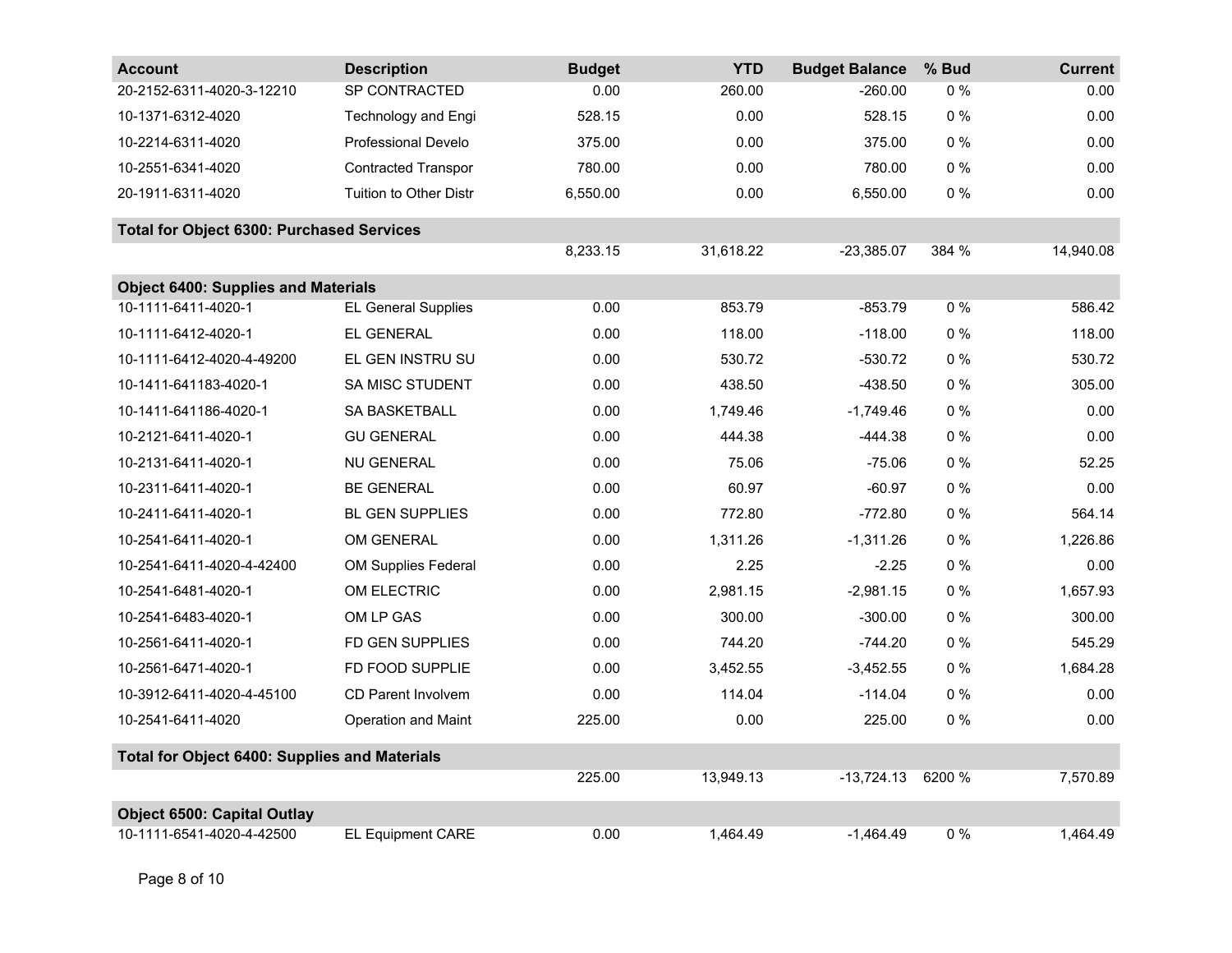| <b>Account</b>                                     | <b>Description</b>         | <b>Budget</b> | <b>YTD</b>   | <b>Budget Balance</b> | % Bud  | <b>Current</b> |
|----------------------------------------------------|----------------------------|---------------|--------------|-----------------------|--------|----------------|
| 10-2225-6542-4020-4-42500                          | <b>TE Equipment Conn</b>   | 0.00          | 6,205.95     | $-6,205.95$           | $0\%$  | 6,205.95       |
| 40-2541-6521-4020-1                                | <b>OM Building Repairs</b> | 0.00          | 24,288.24    | $-24,288.24$          | $0\%$  | 23,608.24      |
| 40-2541-6521-4020-4-42300                          | OM Building Repair         | 0.00          | 17,179.77    | $-17,179.77$          | $0\%$  | 17,179.77      |
| <b>Total for Object 6500: Capital Outlay</b>       |                            |               |              |                       |        |                |
|                                                    |                            | 0.00          | 49,138.45    | $-49,138.45$          | 0%     | 48,458.45      |
| <b>Total for Expenditures</b>                      |                            |               |              |                       |        |                |
|                                                    |                            | 8,458.15      | 213,704.02   | $-205,245.87$         | 2527 % | 124,492.41     |
| Total for Fund 10: General (Incidental) Fund       |                            |               |              |                       |        |                |
| Total Assets:                                      |                            | 0.00          | $-14,822.45$ | 14,822.45             | $0\%$  | $-2,567.29$    |
| <b>Total Liabilities:</b>                          |                            | 0.00          | 0.00         | 0.00                  | $0\%$  | 0.00           |
| <b>Total Revenues:</b>                             |                            | 0.00          | 57,634.92    | $-57,634.92$          | $0\%$  | 42,271.35      |
| <b>Total Expenditures:</b>                         |                            | 1,908.15      | 72,457.37    | $-70,549.22$          | 3797 % | 44,838.64      |
| Balance:                                           |                            | $-1,908.15$   | $-29,644.90$ | 12,914.30             |        | $-5,134.58$    |
| Total for Fund 20: Special Revenue (Teachers) Fund |                            |               |              |                       |        |                |
| <b>Total Assets:</b>                               |                            | 0.00          | $-72.25$     | 72.25                 | $0\%$  | 36,550.83      |
| <b>Total Liabilities:</b>                          |                            | 0.00          | 0.00         | 0.00                  | $0\%$  | 0.00           |
| <b>Total Revenues:</b>                             |                            | 0.00          | 99,706.39    | -99,706.39            | 0%     | 75,416.59      |
| <b>Total Expenditures:</b>                         |                            | 6,550.00      | 99,778.64    | $-93,228.64$          | 1523 % | 38,865.76      |
| Balance:                                           |                            | $-6,550.00$   | $-144.50$    | $-6,477.75$           |        | 73,101.66      |
| <b>Total for Fund 40: Capital Projects Fund</b>    |                            |               |              |                       |        |                |
| <b>Total Assets:</b>                               |                            | 0.00          | $-19,182.00$ | 19,182.00             | $0\%$  | $-20,206.93$   |
| <b>Total Liabilities:</b>                          |                            | 0.00          | 0.00         | 0.00                  | $0\%$  | 0.00           |
| <b>Total Revenues:</b>                             |                            | 0.00          | 22,286.01    | $-22,286.01$          | $0\%$  | 20,581.08      |
| <b>Total Expenditures:</b>                         |                            | 0.00          | 41,468.01    | $-41,468.01$          | $0\%$  | 40,788.01      |
| Balance:                                           |                            | 0.00          | $-38,364.00$ | 19,182.00             |        | $-40,413.86$   |